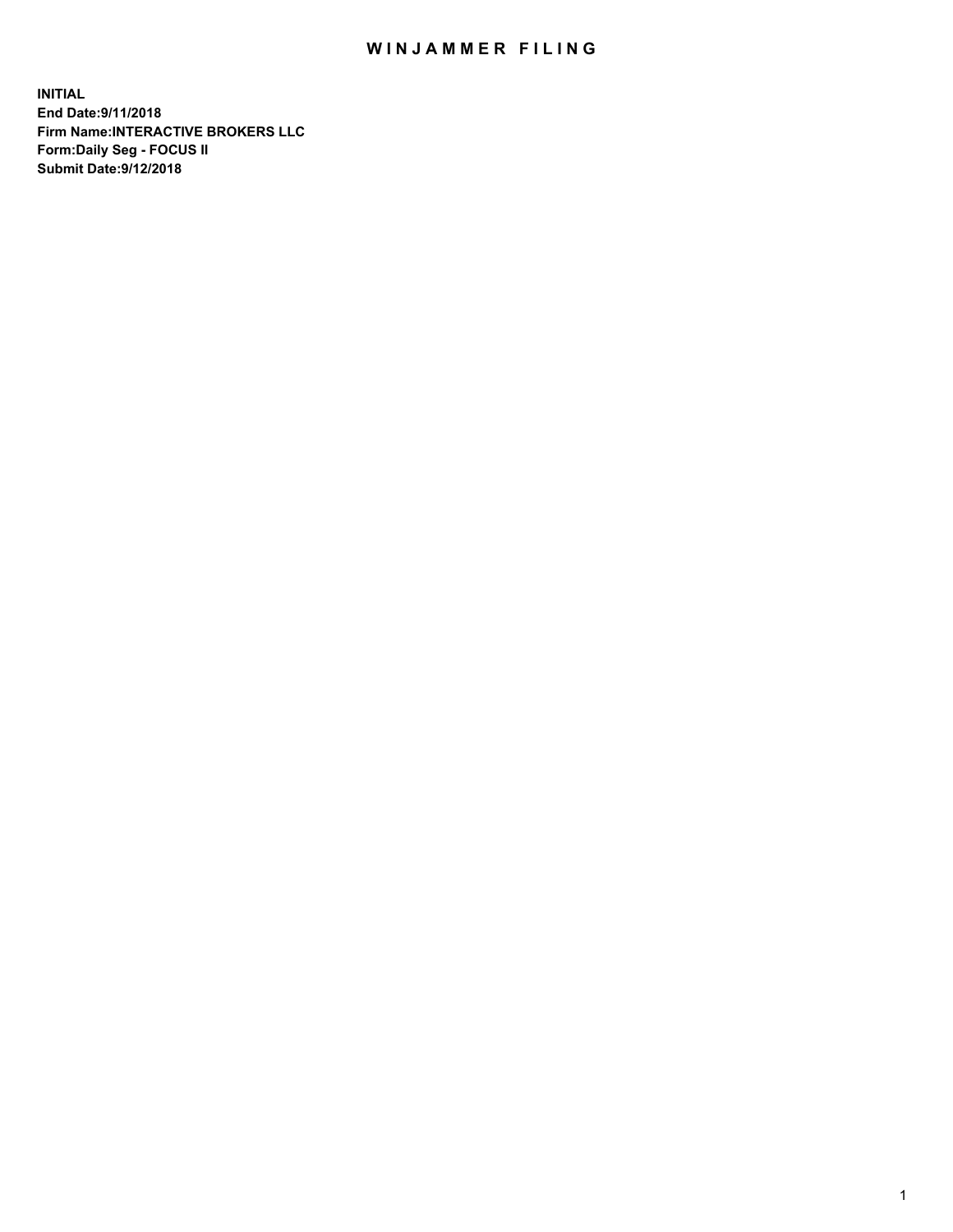**INITIAL End Date:9/11/2018 Firm Name:INTERACTIVE BROKERS LLC Form:Daily Seg - FOCUS II Submit Date:9/12/2018 Daily Segregation - Cover Page**

| Name of Company                                                                                                                                                                                                                                                                                                                | <b>INTERACTIVE BROKERS LLC</b>                                                                  |
|--------------------------------------------------------------------------------------------------------------------------------------------------------------------------------------------------------------------------------------------------------------------------------------------------------------------------------|-------------------------------------------------------------------------------------------------|
| <b>Contact Name</b>                                                                                                                                                                                                                                                                                                            | James Menicucci                                                                                 |
| <b>Contact Phone Number</b>                                                                                                                                                                                                                                                                                                    | 203-618-8085                                                                                    |
| <b>Contact Email Address</b>                                                                                                                                                                                                                                                                                                   | jmenicucci@interactivebrokers.c<br>om                                                           |
| FCM's Customer Segregated Funds Residual Interest Target (choose one):<br>a. Minimum dollar amount: ; or<br>b. Minimum percentage of customer segregated funds required:% ; or<br>c. Dollar amount range between: and; or<br>d. Percentage range of customer segregated funds required between:% and%.                         | $\overline{\mathbf{0}}$<br>$\overline{\mathbf{0}}$<br>155,000,000 245,000,000<br>0 <sub>0</sub> |
| FCM's Customer Secured Amount Funds Residual Interest Target (choose one):<br>a. Minimum dollar amount: ; or<br>b. Minimum percentage of customer secured funds required:% ; or<br>c. Dollar amount range between: and; or<br>d. Percentage range of customer secured funds required between:% and%.                           | $\overline{\mathbf{0}}$<br>0<br>80,000,000 120,000,000<br>0 <sub>0</sub>                        |
| FCM's Cleared Swaps Customer Collateral Residual Interest Target (choose one):<br>a. Minimum dollar amount: ; or<br>b. Minimum percentage of cleared swaps customer collateral required:% ; or<br>c. Dollar amount range between: and; or<br>d. Percentage range of cleared swaps customer collateral required between:% and%. | $\overline{\mathbf{0}}$<br><u>0</u><br>$\underline{0}$ $\underline{0}$<br>00                    |

Attach supporting documents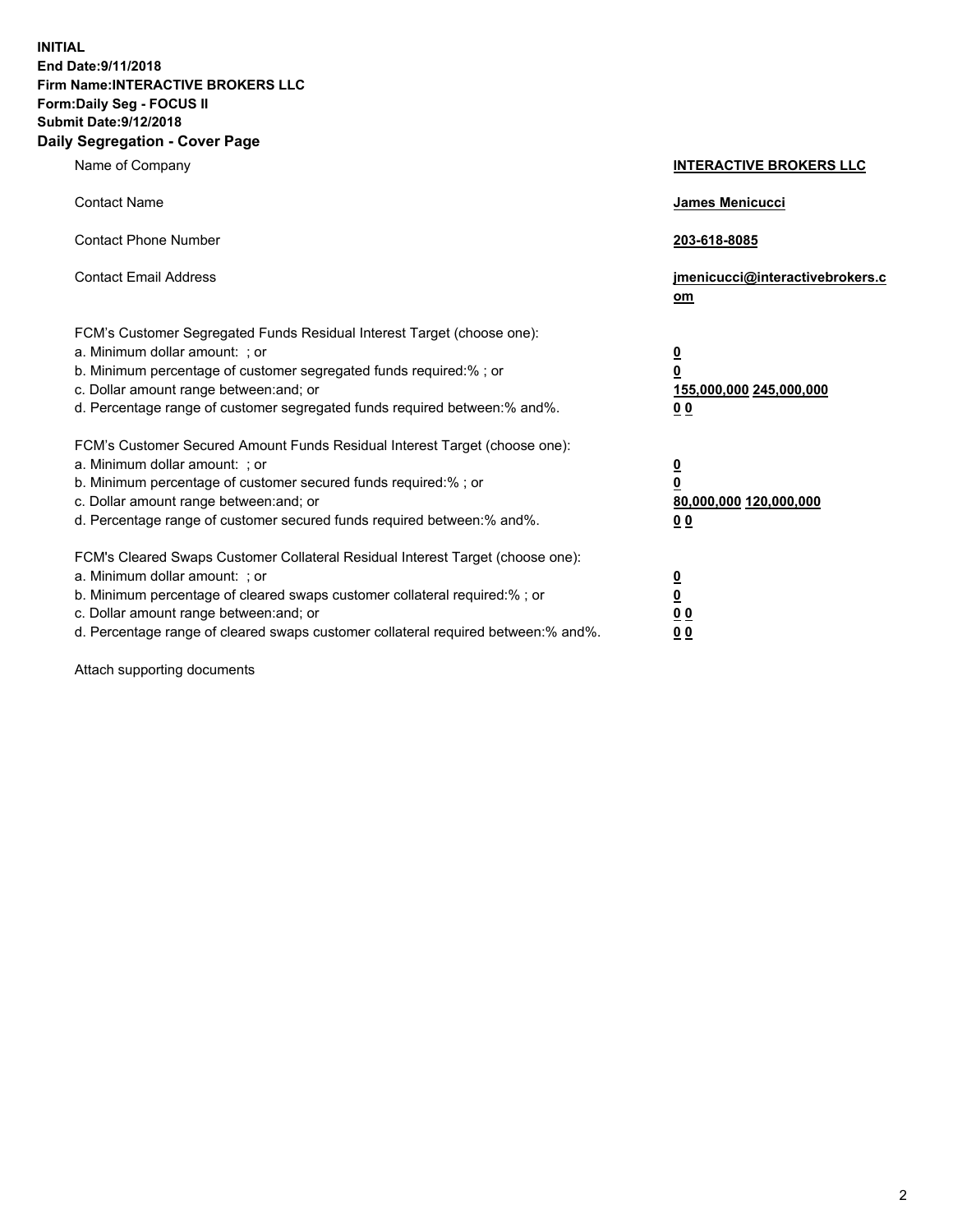## **INITIAL End Date:9/11/2018 Firm Name:INTERACTIVE BROKERS LLC Form:Daily Seg - FOCUS II Submit Date:9/12/2018 Daily Segregation - Secured Amounts**

|     | Daily Segregation - Secured Amounts                                                         |                                                |
|-----|---------------------------------------------------------------------------------------------|------------------------------------------------|
|     | Foreign Futures and Foreign Options Secured Amounts                                         |                                                |
|     | Amount required to be set aside pursuant to law, rule or regulation of a foreign            | $0$ [7305]                                     |
|     | government or a rule of a self-regulatory organization authorized thereunder                |                                                |
| 1.  | Net ledger balance - Foreign Futures and Foreign Option Trading - All Customers             |                                                |
|     | A. Cash                                                                                     | 463,350,833 [7315]                             |
|     | B. Securities (at market)                                                                   | $0$ [7317]                                     |
| 2.  | Net unrealized profit (loss) in open futures contracts traded on a foreign board of trade   | -8,708,514 [7325]                              |
| 3.  | Exchange traded options                                                                     |                                                |
|     | a. Market value of open option contracts purchased on a foreign board of trade              | 325,052 [7335]                                 |
|     | b. Market value of open contracts granted (sold) on a foreign board of trade                | -55,233 [7337]                                 |
| 4.  | Net equity (deficit) (add lines 1. 2. and 3.)                                               | 454,912,138 [7345]                             |
| 5.  | Account liquidating to a deficit and account with a debit balances - gross amount           | 2,706 [7351]                                   |
|     | Less: amount offset by customer owned securities                                            | 0 [7352] 2,706 [7354]                          |
| 6.  | Amount required to be set aside as the secured amount - Net Liquidating Equity              | 454,914,844 [7355]                             |
|     | Method (add lines 4 and 5)                                                                  |                                                |
| 7.  | Greater of amount required to be set aside pursuant to foreign jurisdiction (above) or line | 454,914,844 [7360]                             |
|     | 6.                                                                                          |                                                |
|     | FUNDS DEPOSITED IN SEPARATE REGULATION 30.7 ACCOUNTS                                        |                                                |
| 1.  | Cash in banks                                                                               |                                                |
|     | A. Banks located in the United States                                                       | 57,750,321 [7500]                              |
|     | B. Other banks qualified under Regulation 30.7                                              | 0 [7520] 57,750,321 [7530]                     |
| 2.  | Securities                                                                                  |                                                |
|     | A. In safekeeping with banks located in the United States                                   | 397,521,995 [7540]                             |
|     | B. In safekeeping with other banks qualified under Regulation 30.7                          | 0 [7560] 397,521,995 [7570]                    |
| 3.  | Equities with registered futures commission merchants                                       |                                                |
|     | A. Cash                                                                                     | $0$ [7580]                                     |
|     | <b>B.</b> Securities                                                                        | $0$ [7590]                                     |
|     | C. Unrealized gain (loss) on open futures contracts                                         | $0$ [7600]                                     |
|     | D. Value of long option contracts                                                           | $0$ [7610]                                     |
|     | E. Value of short option contracts                                                          | 0 [7615] 0 [7620]                              |
| 4.  | Amounts held by clearing organizations of foreign boards of trade                           |                                                |
|     | A. Cash                                                                                     | $0$ [7640]                                     |
|     | <b>B.</b> Securities                                                                        | $0$ [7650]                                     |
|     | C. Amount due to (from) clearing organization - daily variation                             | $0$ [7660]                                     |
|     | D. Value of long option contracts                                                           | $0$ [7670]                                     |
|     | E. Value of short option contracts                                                          | 0 [7675] 0 [7680]                              |
| 5.  | Amounts held by members of foreign boards of trade                                          |                                                |
|     | A. Cash                                                                                     | 119,040,673 [7700]                             |
|     | <b>B.</b> Securities                                                                        | $0$ [7710]                                     |
|     | C. Unrealized gain (loss) on open futures contracts                                         | -1,078,749 [7720]                              |
|     | D. Value of long option contracts                                                           | 325,052 [7730]                                 |
|     | E. Value of short option contracts                                                          | <mark>-55,233</mark> [7735] 118,231,743 [7740] |
| 6.  | Amounts with other depositories designated by a foreign board of trade                      | 0 [7760]                                       |
| 7.  | Segregated funds on hand                                                                    | $0$ [7765]                                     |
| 8.  | Total funds in separate section 30.7 accounts                                               | 573,504,059 [7770]                             |
| 9.  | Excess (deficiency) Set Aside for Secured Amount (subtract line 7 Secured Statement         | 118,589,215 [7380]                             |
| 10. | Page 1 from Line 8)                                                                         |                                                |
| 11. | Management Target Amount for Excess funds in separate section 30.7 accounts                 | 80,000,000 [7780]                              |
|     | Excess (deficiency) funds in separate 30.7 accounts over (under) Management Target          | 38,589,215 [7785]                              |
|     |                                                                                             |                                                |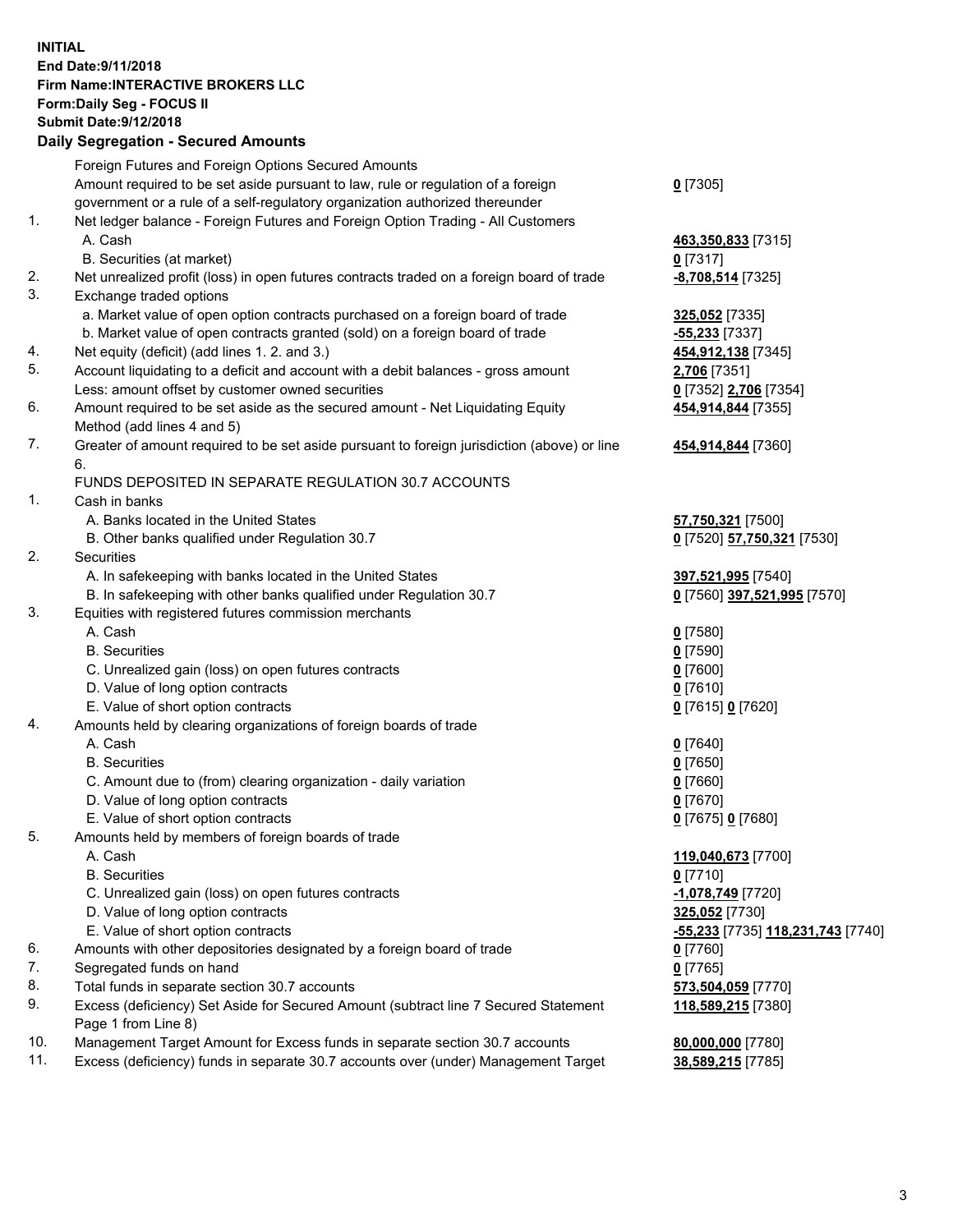**INITIAL End Date:9/11/2018 Firm Name:INTERACTIVE BROKERS LLC Form:Daily Seg - FOCUS II Submit Date:9/12/2018 Daily Segregation - Segregation Statement** SEGREGATION REQUIREMENTS(Section 4d(2) of the CEAct) 1. Net ledger balance A. Cash **3,981,462,346** [7010] B. Securities (at market) **0** [7020] 2. Net unrealized profit (loss) in open futures contracts traded on a contract market **-39,174,965** [7030] 3. Exchange traded options A. Add market value of open option contracts purchased on a contract market **156,465,510** [7032] B. Deduct market value of open option contracts granted (sold) on a contract market **-195,751,982** [7033] 4. Net equity (deficit) (add lines 1, 2 and 3) **3,903,000,909** [7040] 5. Accounts liquidating to a deficit and accounts with debit balances - gross amount **162,250** [7045] Less: amount offset by customer securities **0** [7047] **162,250** [7050] 6. Amount required to be segregated (add lines 4 and 5) **3,903,163,159** [7060] FUNDS IN SEGREGATED ACCOUNTS 7. Deposited in segregated funds bank accounts A. Cash **597,725,388** [7070] B. Securities representing investments of customers' funds (at market) **2,347,410,845** [7080] C. Securities held for particular customers or option customers in lieu of cash (at market) **0** [7090] 8. Margins on deposit with derivatives clearing organizations of contract markets A. Cash **23,504,281** [7100] B. Securities representing investments of customers' funds (at market) **1,240,629,550** [7110] C. Securities held for particular customers or option customers in lieu of cash (at market) **0** [7120] 9. Net settlement from (to) derivatives clearing organizations of contract markets **8,783,311** [7130] 10. Exchange traded options A. Value of open long option contracts **156,931,338** [7132] B. Value of open short option contracts **-196,220,071** [7133] 11. Net equities with other FCMs A. Net liquidating equity **0** [7140] B. Securities representing investments of customers' funds (at market) **0** [7160] C. Securities held for particular customers or option customers in lieu of cash (at market) **0** [7170] 12. Segregated funds on hand **0** [7150] 13. Total amount in segregation (add lines 7 through 12) **4,178,764,642** [7180] 14. Excess (deficiency) funds in segregation (subtract line 6 from line 13) **275,601,483** [7190] 15. Management Target Amount for Excess funds in segregation **155,000,000** [7194] **120,601,483** [7198]

16. Excess (deficiency) funds in segregation over (under) Management Target Amount Excess